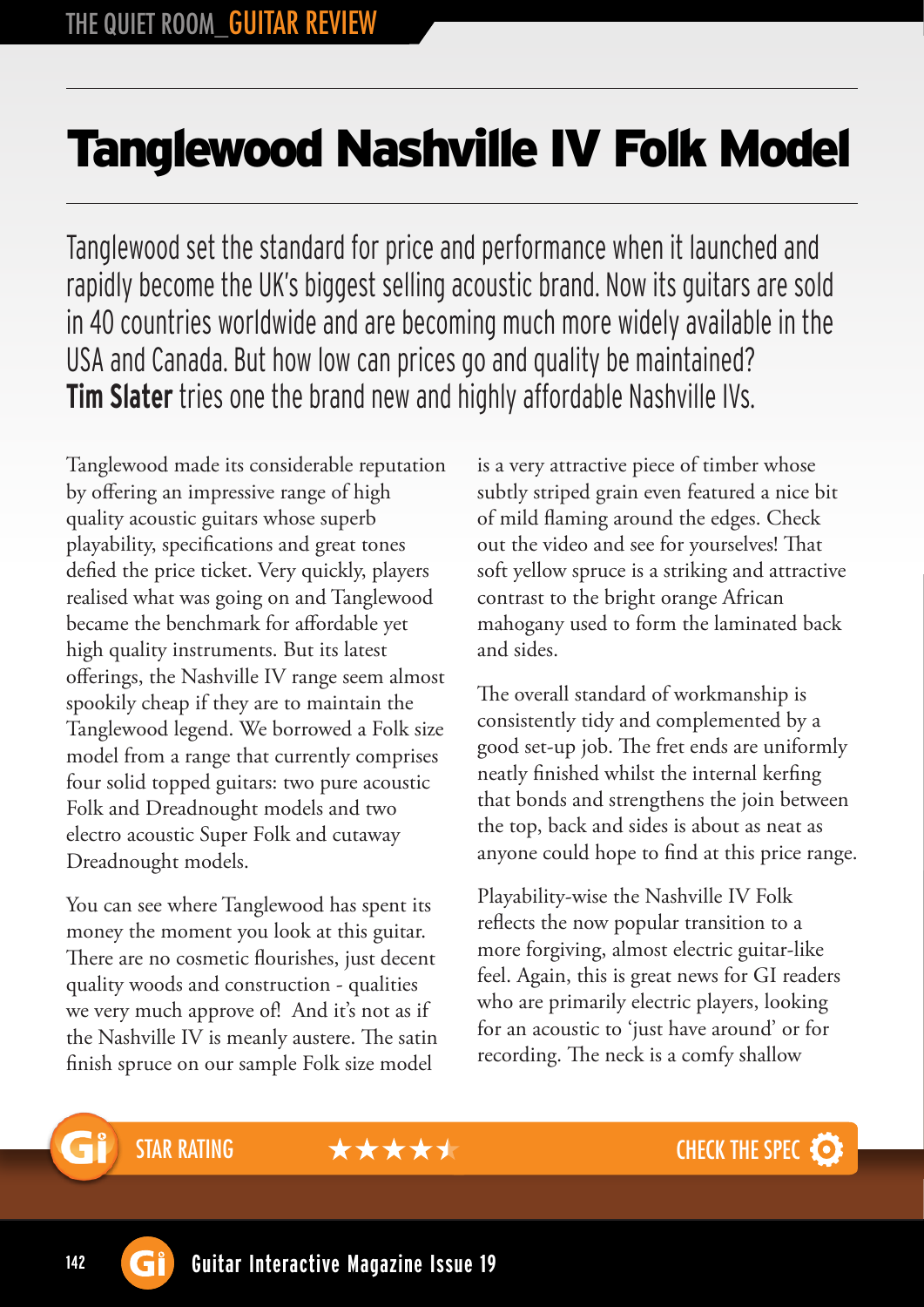

'C' profile that feels incredibly slim. In fact female guitarists or younger male players with smaller hands will find this a real treat! Equally, even a hairy biker who has just put down his Charvel Jackson is going to enjoy this neck, too. It will remind him of 'home'.

The low price isn't reflected in the hardware either, which includes a very reliable set of vintage-style open gear tuning machines that are mounted on a square Martin-inspired headstock whose maple/mahogany trim is one of this guitar's few bold stylistic flourishes.

Folk style guitars were essentially developed to replace the banjo as the lead stringed instrument in the dance bands of the 1940s. Their  $14<sup>th</sup>$  fret neck join offered guitarists a greater range compared to the cumbersome Dreadnought's traditional  $12<sup>th</sup>$  fret neck join, whilst the tighter waist helped the guitars develop more top end clarity without sacrificing the vital projection that the guitarist needed to cut through the rest of the band. So does the Tanglewood live up to that aspiration?

> In fact the Nashville IV Folk sounds surprisingly sophisticated for such a relatively inexpensive guitar - markedly less raw than one might expect. It successfully conveys the Folk model's versatility, delivering enough grunt to project clearly during vigorous strumming but switching to a 'lead' style, using either fingers or a flatpick, highlights a pleasingly strident top end. Whilst its overall tone isn't as deep or authoritative as a

**www.guitarinteractivemagazine.com 143**